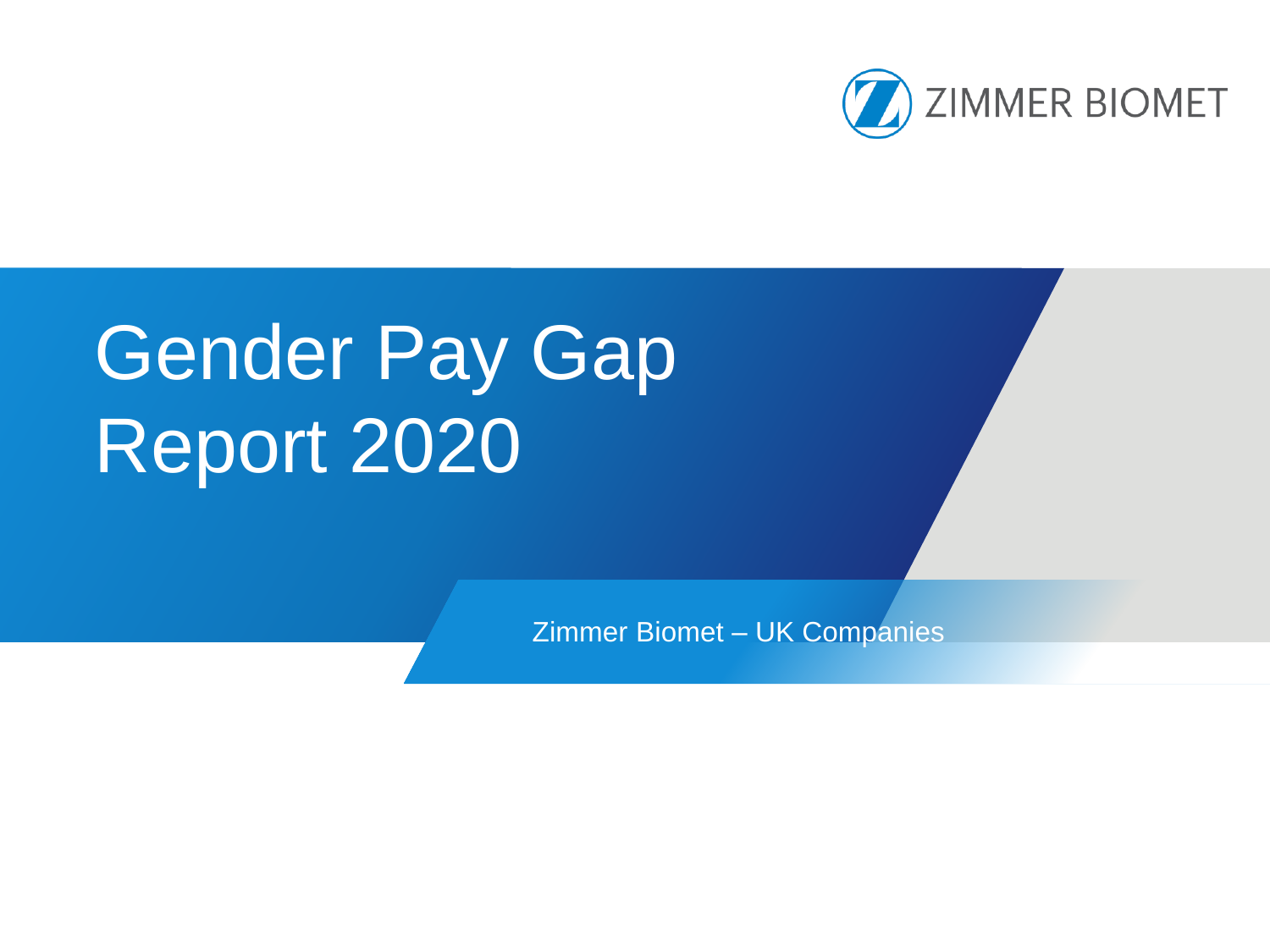### **Introduction**

Under legislation introduced in April 2017, UK employers with more than 250 employees are required to publish their gender pay gap.

The gender pay gap shows the differences in average pay between men and women, it is expressed as a percentage of men's earnings e.g. women earn 15% less than men.

It is different to equal pay which deals with pay differences between men and women who carry out the same jobs, similar jobs or work of equal value.

This report shows the gender pay gap for Zimmer Biomet companies in the UK based on hourly rates of pay as at the snapshot date of 5 April 2020 and bonuses paid in the year to 5 April 2020.

The data in this report is accurate and meets the requirements of the The Equality Act 2010 (Gender Pay Gap Information) Regulations 2017

.

Rael Ryan, HR Director Northern Region

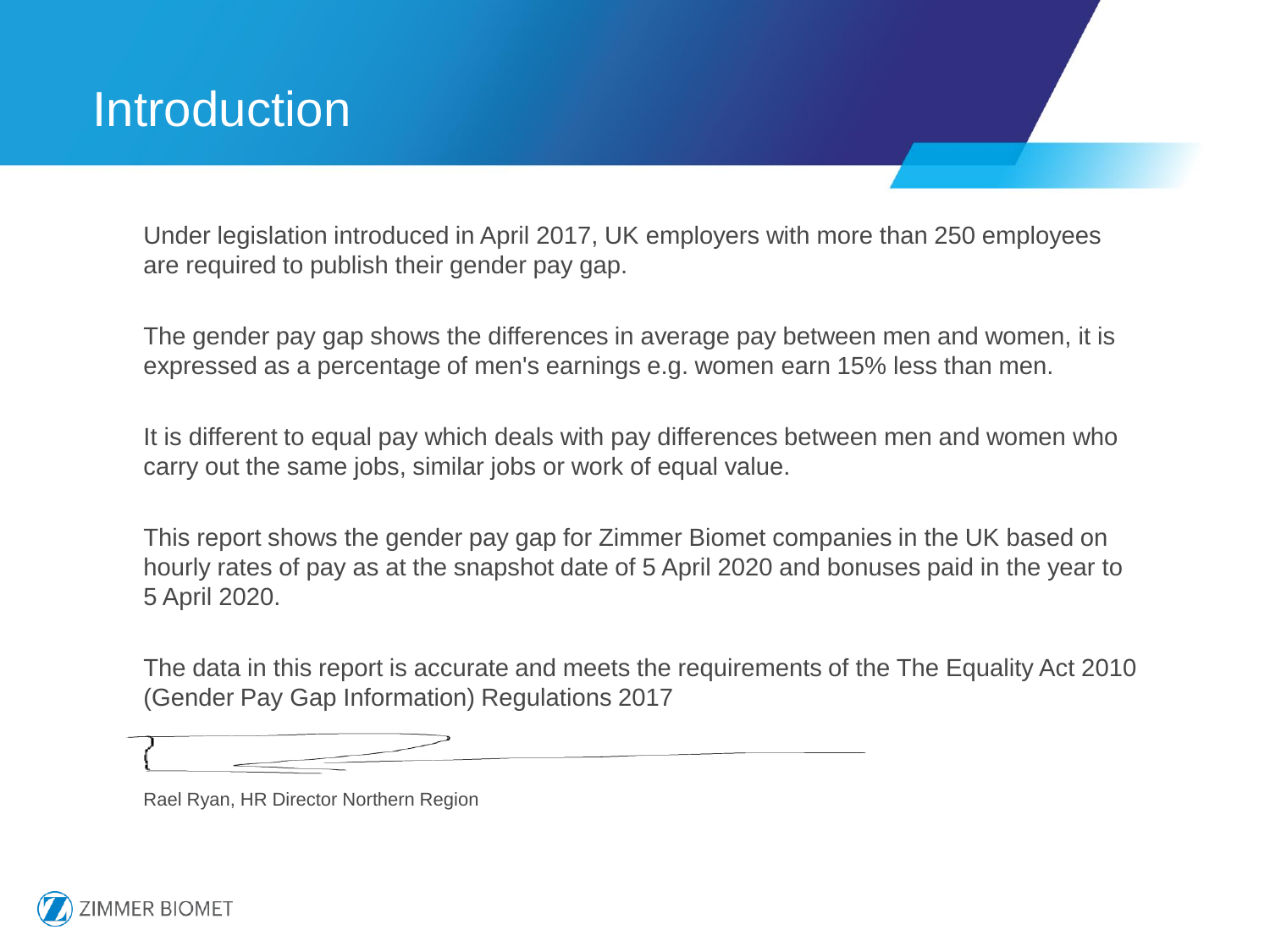# **Commentary**

The analysis of our figure tells us that our gender pay gap as at April 2020 arises because fewer women hold senior positions within the Company than men, with women making up 37% of our workforce. This also impacts on the bonus gap for the same reason.

Traditionally, our industry is more male dominant.

Across all companies in the UK we aim to have a balanced workforce, and have the following initiatives in place:

- Flexible working a number of our employees work part time or flexible hours. We will consider different ways of working as it helps us to both attract and retain the best people in our businesses.
- Our recruitment practices we ensure that they are free of any bias and we are moving towards an equal intake of men and women at shortlist stage.
- Job levelling we ensure that there is no bias in our compensation and benefits practices and strive to ensure an approach to pay based on experience and not gender.
- We have a commitment to diversity in our workplace.
- In 2021 we launched a talent programme specifically designed at developing female leaders of the future.

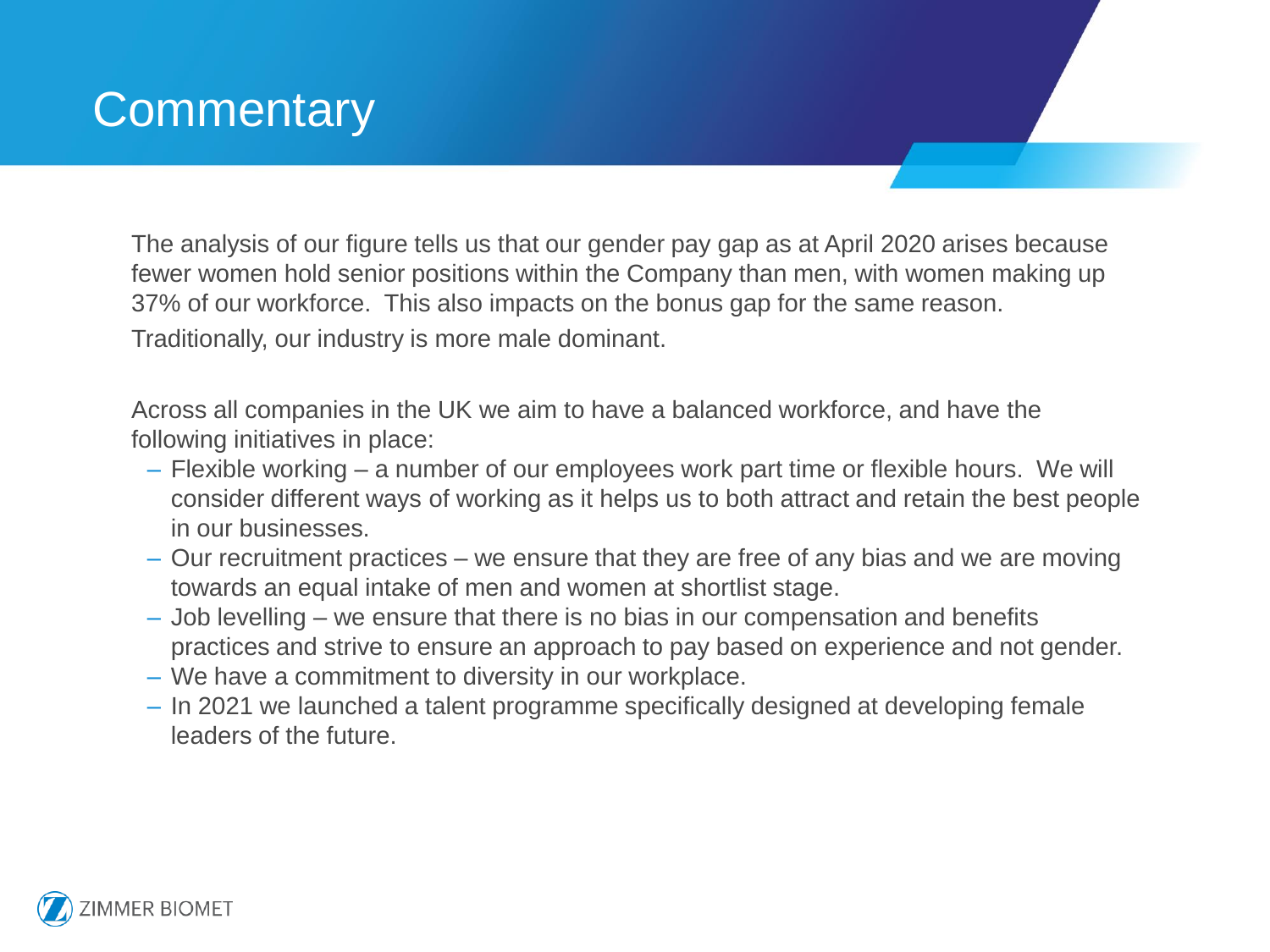# Company Specific Information

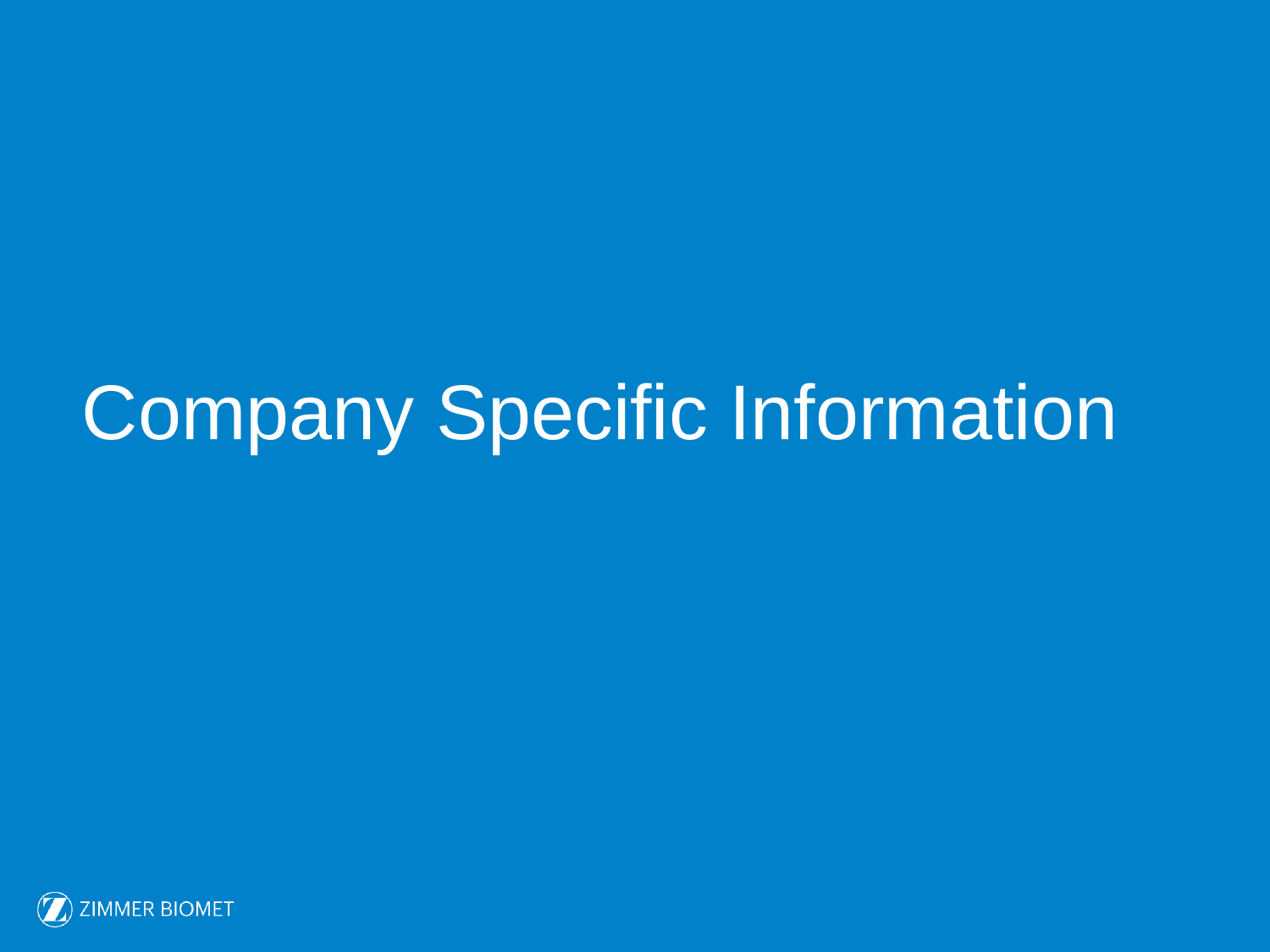## Biomet UK Healthcare Ltd

#### **Our Median Gender Pay Gap**

16.78%

| <b>Our Mean Gender Pay Gap</b> |  |
|--------------------------------|--|
|--------------------------------|--|

19.64%

**Our Median Bonus Gap**

43.52%

|  | <b>Our Mean Bonus Gap</b> |  |
|--|---------------------------|--|
|  |                           |  |

43.70%

| $100\%$          | $100\%$          |
|------------------|------------------|
| of females       | of men           |
| received a bonus | received a bonus |

| Pay<br><b>Distribution</b>      | <b>Women</b> | <b>Men</b> |
|---------------------------------|--------------|------------|
| Lower<br>Quartile               | 17.39%       | 82.61%     |
| Lower Middle<br>Quartile        | 30.43%       | 69.57%     |
| <b>Upper Middle</b><br>Quartile | $52.17\%$    | 47.83%     |
| Upper<br>Quartile               | 47.83%       | $52.17\%$  |

**Women make up 37% of our workforce**

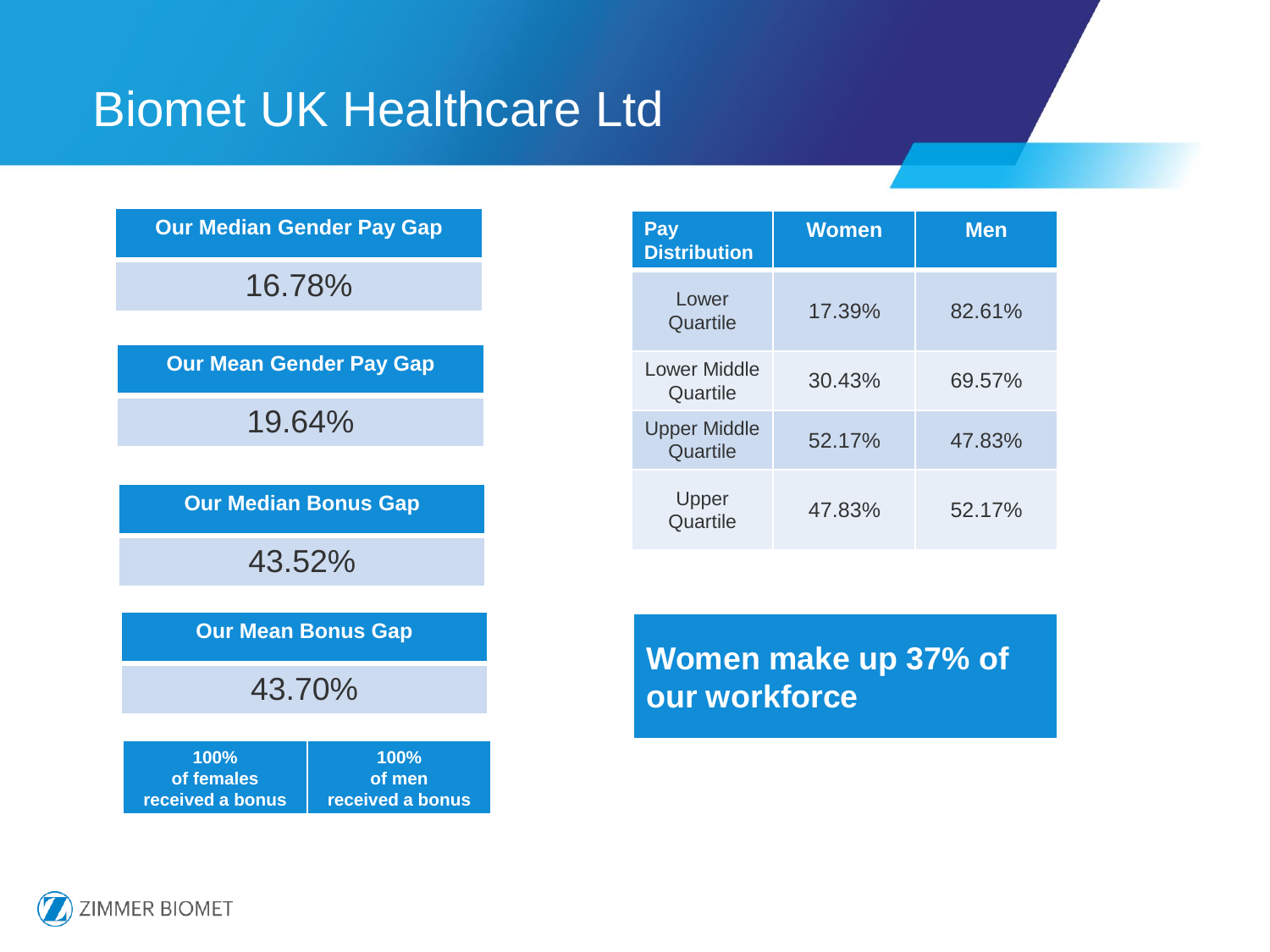# Biomet UK Ltd

|  |  | <b>Our Median Gender Pay Gap</b> |  |  |
|--|--|----------------------------------|--|--|
|--|--|----------------------------------|--|--|

13.37%

| <b>Our Mean Gender Pay Gap</b>         |                                      |  |  |  |
|----------------------------------------|--------------------------------------|--|--|--|
| 7.25%                                  |                                      |  |  |  |
|                                        |                                      |  |  |  |
| <b>Our Median Bonus Gap</b>            |                                      |  |  |  |
| 2.69%                                  |                                      |  |  |  |
|                                        |                                      |  |  |  |
| <b>Our Mean Bonus Gap</b>              |                                      |  |  |  |
| $-24.41\%$                             |                                      |  |  |  |
|                                        |                                      |  |  |  |
| 100%<br>of females<br>received a bonus | 98.99%<br>of men<br>received a bonus |  |  |  |

| Pay<br><b>Distribution</b>      | <b>Women</b> | <b>Men</b> |
|---------------------------------|--------------|------------|
| Lower<br>Quartile               | 12.79%       | 87.21%     |
| Lower Middle<br>Quartile        | 2.38%        | 97.62%     |
| <b>Upper Middle</b><br>Quartile | 8.24%        | 91.76%     |
| Upper<br>Quartile               | 29.07%       | 70.93%     |

**Women make up 13% of our workforce**

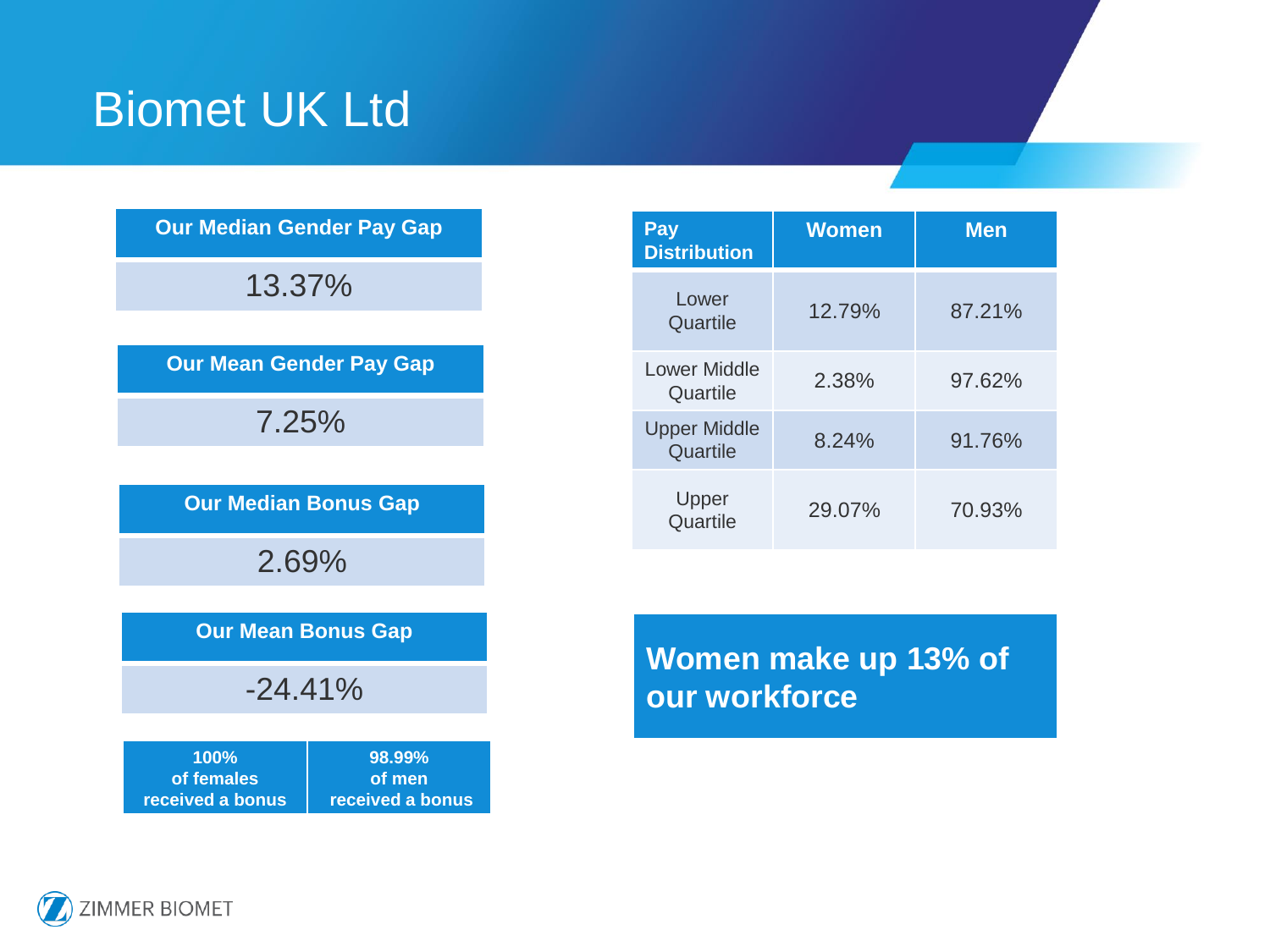## Biomet 3i UK Ltd

| <b>Our Median Gender Pay Gap</b>      |                                    |  |  |  |
|---------------------------------------|------------------------------------|--|--|--|
| 23.5%                                 |                                    |  |  |  |
|                                       | <b>Our Mean Gender Pay Gap</b>     |  |  |  |
| 22.75%                                |                                    |  |  |  |
|                                       | <b>Our Median Bonus Gap</b>        |  |  |  |
| 7.08%                                 |                                    |  |  |  |
| <b>Our Mean Bonus Gap</b>             |                                    |  |  |  |
| 11.09%                                |                                    |  |  |  |
| 75%<br>of females<br>received a bonus | 100%<br>of men<br>received a bonus |  |  |  |

| Pay<br><b>Distribution</b>      | <b>Women</b> | <b>Men</b> |
|---------------------------------|--------------|------------|
| Lower<br>Quartile               | 33.33%       | 66.67%     |
| <b>Lower Middle</b><br>Quartile | 66.67%       | 33.33%     |
| <b>Upper Middle</b><br>Quartile | 100%         | $0\%$      |
| Upper<br>Quartile               | 66.67%       | 33.33%     |

**Women make up 66% of our workforce**

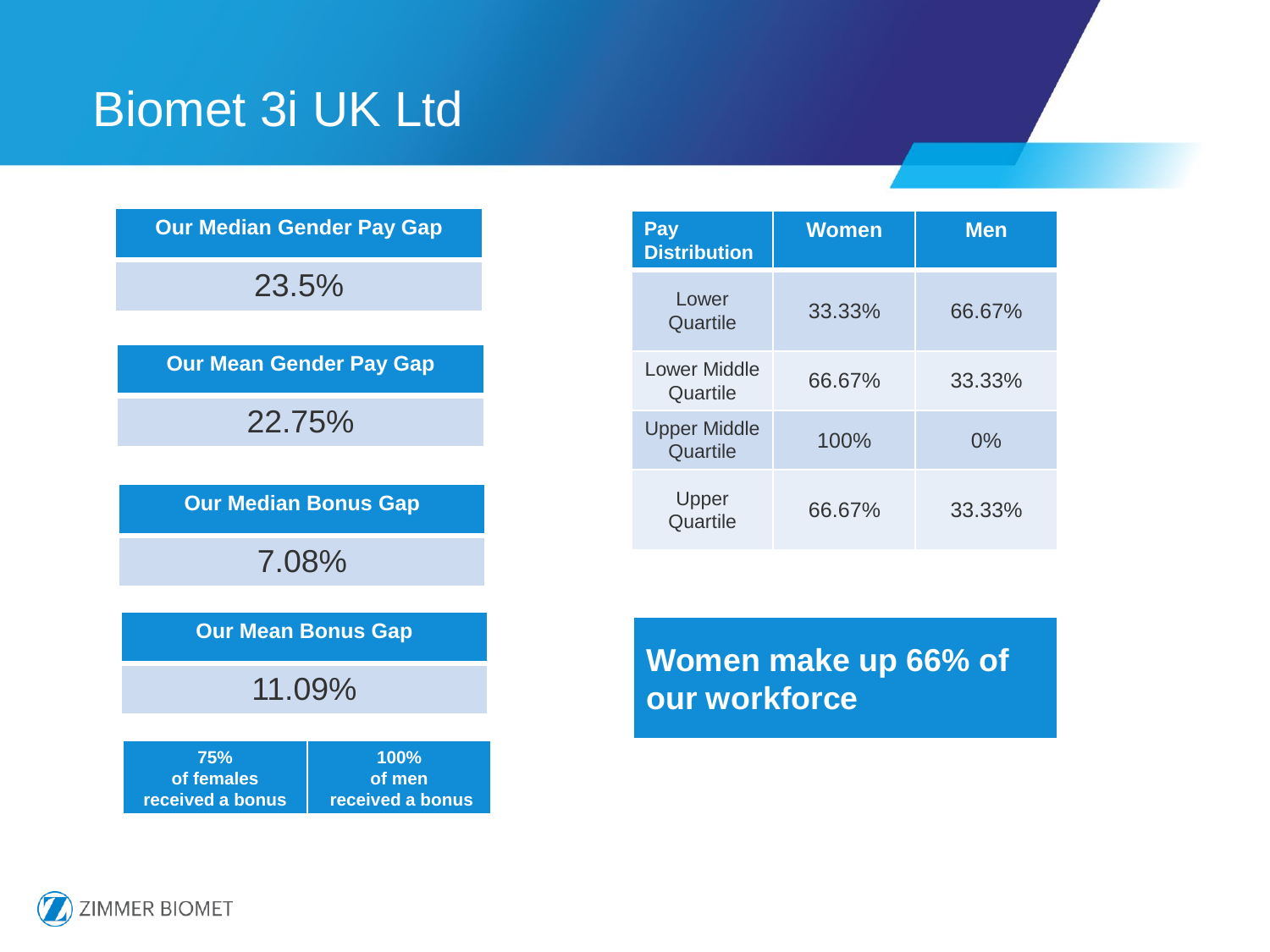# Zimmer Biomet UK Ltd

#### **Our Median Gender Pay Gap**

19.79%



| 93.75%           | <u>95.12%</u>    |
|------------------|------------------|
| of females       | of men           |
| received a bonus | received a bonus |

| Pay<br><b>Distribution</b>      | <b>Women</b> | <b>Men</b> |
|---------------------------------|--------------|------------|
| Lower<br>Quartile               | 24.64%       | 75.36%     |
| Lower Middle<br>Quartile        | 30.43%       | 69.57%     |
| <b>Upper Middle</b><br>Quartile | 47.83%       | 52.17%     |
| Upper<br>Quartile               | 59.42%       | 40.58%     |

**Women make up 40% of our workforce**